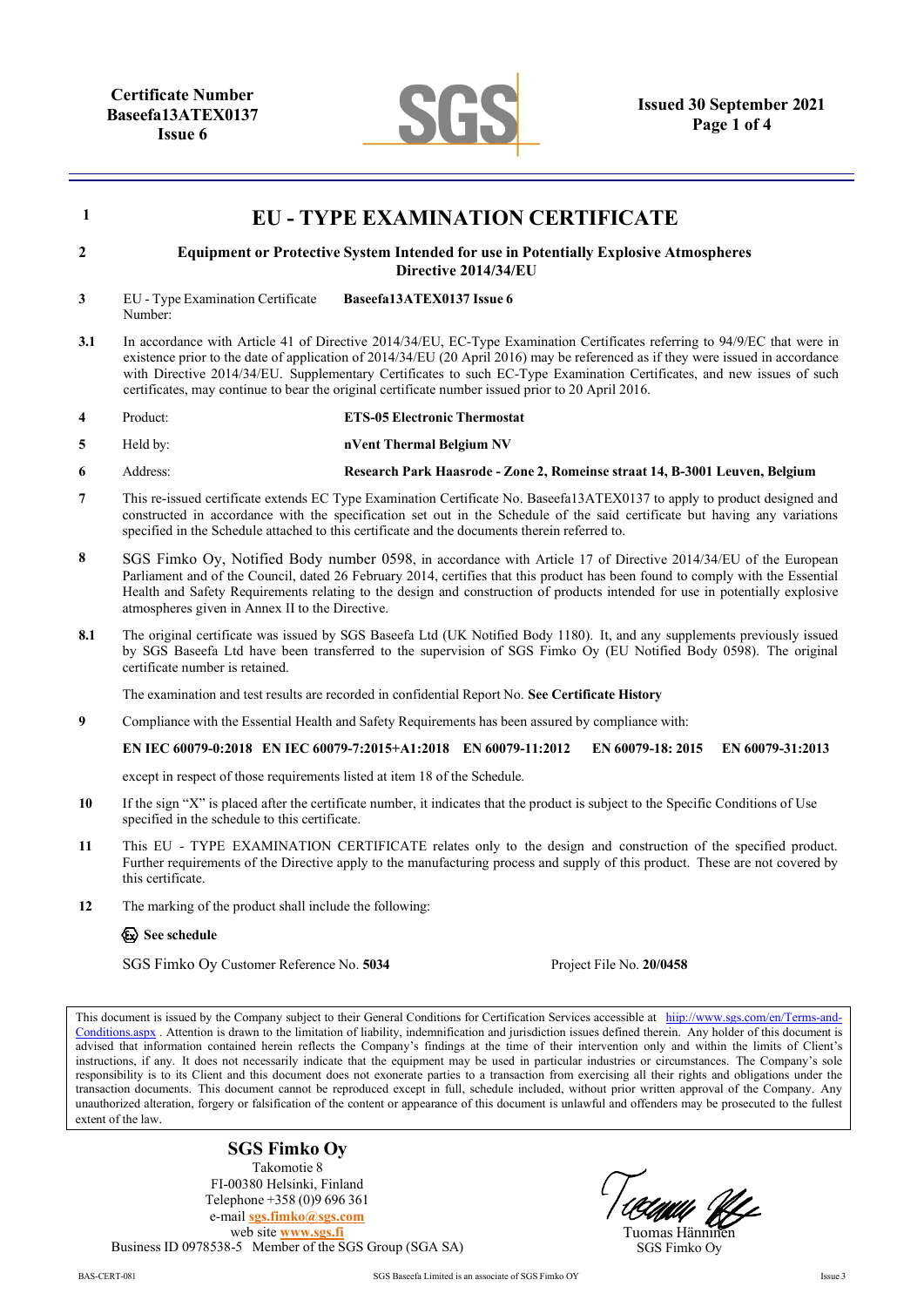

# **13 Schedule**

# **14 Certificate Number Baseefa13ATEX0137 – Issue 6**

### **15 Description of Product**

The nVent ETS-05 Electronic Thermostat provides accurate temperature control for heating cables.

It comprises a plastic box with terminals inside for connection to the sensor and to the incoming user connections. Relay contacts are present to allow resistive loads of up to 230V a.c. at 32A to be controlled.

## **ETS-05-a1-bb-c**

The supply range for the equipment is 99 to 121V a.c. Supply & relay terminal block TB1  $U_m = 253V$ . Rated current = 32A. Relay terminal block TB3 (if present)  $U_m = 253V$ .

ETS-05-a1R-bb-c

The supply range for the equipment is 99 to 132V a.c.  $U_m = 253V$ . Supply & relay terminal block TB1 Um =  $253V$ . Rated current =  $32A$ . Relay terminal block TB3 (if present) Um = 253V.

ETS-05-a2-bb-c

The supply range for the equipment is 195 to 230V a.c.  $U_m = 253V$ . Supply & relay terminal block TB1 Um =  $253V$ . Rated current =  $32A$ . Relay terminal block TB3 (if present) Um = 253V.

ETS-05-a2R-bb-c

The supply range for the equipment is 195 to 277V a.c.  $U_m = 277V$ . Supply & relay terminal block TB1 Um =  $277V$ . Rated current =  $32A$ . Relay terminal block TB3 (if present) Um = 277V.

The options a bb & c affect the operational non-safety aspects:-

 $a = A$  (0°C to 49°C model)

H (0°C to 499°C model)

L (0°C to 199°C model)

bb = A (American market version)

= E (European market version)

- = J (Japanese market version)
- $c = A$  (Alarm output model) Rated alarm output = 275V, 3A resistive.

= not present (Alarm output not present)

Sensor Connections - Terminal Block TB2

- $U_0 = 5.88V$
- 
- $I_o$  = 29mA<br> $P_o$  = 43mW  $P_o$  = 43mW<br>*C<sub>i</sub>* = 26nF
- $C_i$  =26nF<br> $L_i$  = 0
- $= 0$
- $U_i = 0$

The capacitance and either the inductance or inductance to resistance ratio (L/R) of the load connected to hazardous area terminals must not exceed the following values:

| <b>GROUP</b> | <b>CAPACITANCE</b> | <b>INDUCTANCE</b><br>OR | L/R RATIO     |
|--------------|--------------------|-------------------------|---------------|
|              | (uF)               | (mH)                    | $(\mu H/ohm)$ |
| ПC           |                    |                         | 843           |
| IІB          | .000               | 72                      | 3373          |
| IIА          | 000                | 345                     | 6746          |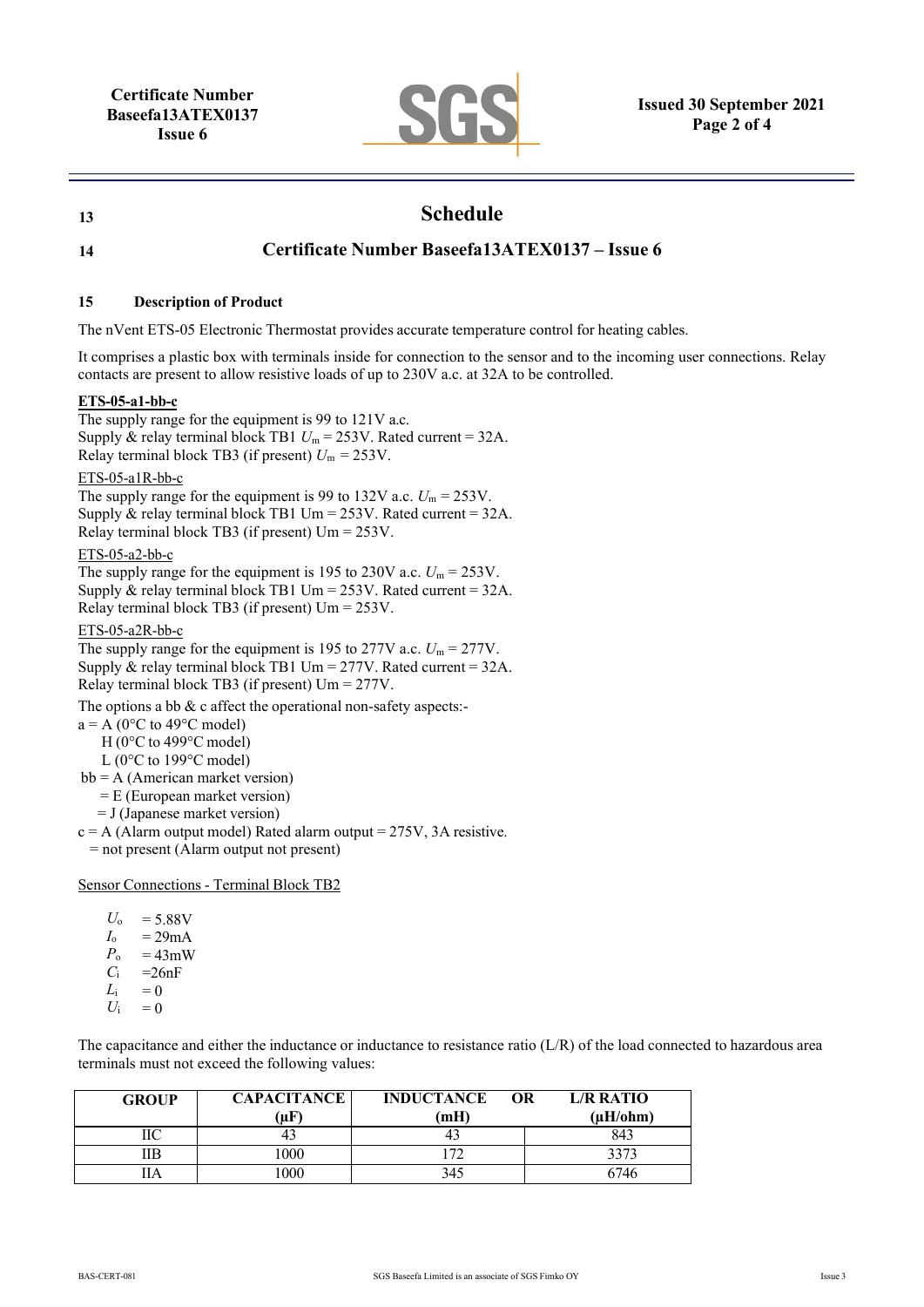

The above load parameters apply where:

1. The external circuit contains no combined lumped inductance L<sub>i</sub> and capacitance C<sub>i</sub> greater than 1% of the above values, or

2. The inductance and capacitance are distributed as in a cable, or

3. The external circuit contains either only lumped inductance or lumped capacitance

in combination with a cable.

In all other situations e.g. the external circuit contains combined lumped inductance and lumped capacitance, up to 50% of each of the L and C values is allowed.

The equipment is marked:

 **II 2(1)G Ex eb ia mb [ia Ga] IIC T5 Gb -40ºC ≤ Ta ≤ +60ºC**  $\Box$  **III** 2D **Ex tb IIIC T100°C Db** 

#### **16 Report Number**

See Certificate History.

#### **17 Specific Conditions of Use**

None

## **18 Essential Health and Safety Requirements**

In addition to the Essential Health and Safety Requirements (EHSRs) covered by the standards listed at item 9, the following are considered relevant to this product.

| <b>Clause</b> | <b>Subject</b>                                     | Compliance                                                                                  |
|---------------|----------------------------------------------------|---------------------------------------------------------------------------------------------|
| 1.2.7         | LVD type requirements                              | Standards require manufacturer's declaration, supplied.                                     |
| 1.2.8         | Overloading of equipment (protection relays, etc.) | installation rules and manufacturer's<br>Covered by<br>instructions                         |
| 1.4.1         | External effects                                   | The Purchaser should make the manufacturer aware of<br>such issues. Covered in Instructions |
| 1.4.2         | Aggressive substances, etc.                        | The Purchaser should make the manufacturer aware of<br>such issues. Covered in Instructions |

### **19 Drawings and Documents**

New drawings submitted for this issue of certificate:

| <b>Number</b>                                        | Sheet Issue |  | Date | <b>Description</b>                          |  |
|------------------------------------------------------|-------------|--|------|---------------------------------------------|--|
| RGD 1102-107 1 6                                     |             |  |      | 01/05/2021 ETS-05 nVent Certification Label |  |
| This drawing is held with IECEx BAS 13.0071 Issue 6. |             |  |      |                                             |  |

Other applicable drawings are listed on Baseefa13ATEX0126 Issue 5.

## **20 Certificate History**

| Certificate No.           | Date             | <b>Comments</b>                                                                                                                                                                                                                                                               |
|---------------------------|------------------|-------------------------------------------------------------------------------------------------------------------------------------------------------------------------------------------------------------------------------------------------------------------------------|
| Baseefa13ATEX0137         | 26 August 2014   | The release of the prime certificate. The associated test and<br>assessment against the requirements of EN60079-0: 2012,<br>EN60079-7: 2007, EN60079-11: 2012, EN60079-18: 2009 &<br>$EN60079-31: 2013$ is recorded in<br>Report<br>GB/BAS/ExTR14.0185/00 for Project 12/0565 |
| Baseefa13ATEX0137 Issue 1 | 21 December 2016 | This issue reflects the issue of Baseefa13ATEX0126 Issue 1.<br>Report GB/BAS/ExTR16.0395/00, Project 16/0987                                                                                                                                                                  |